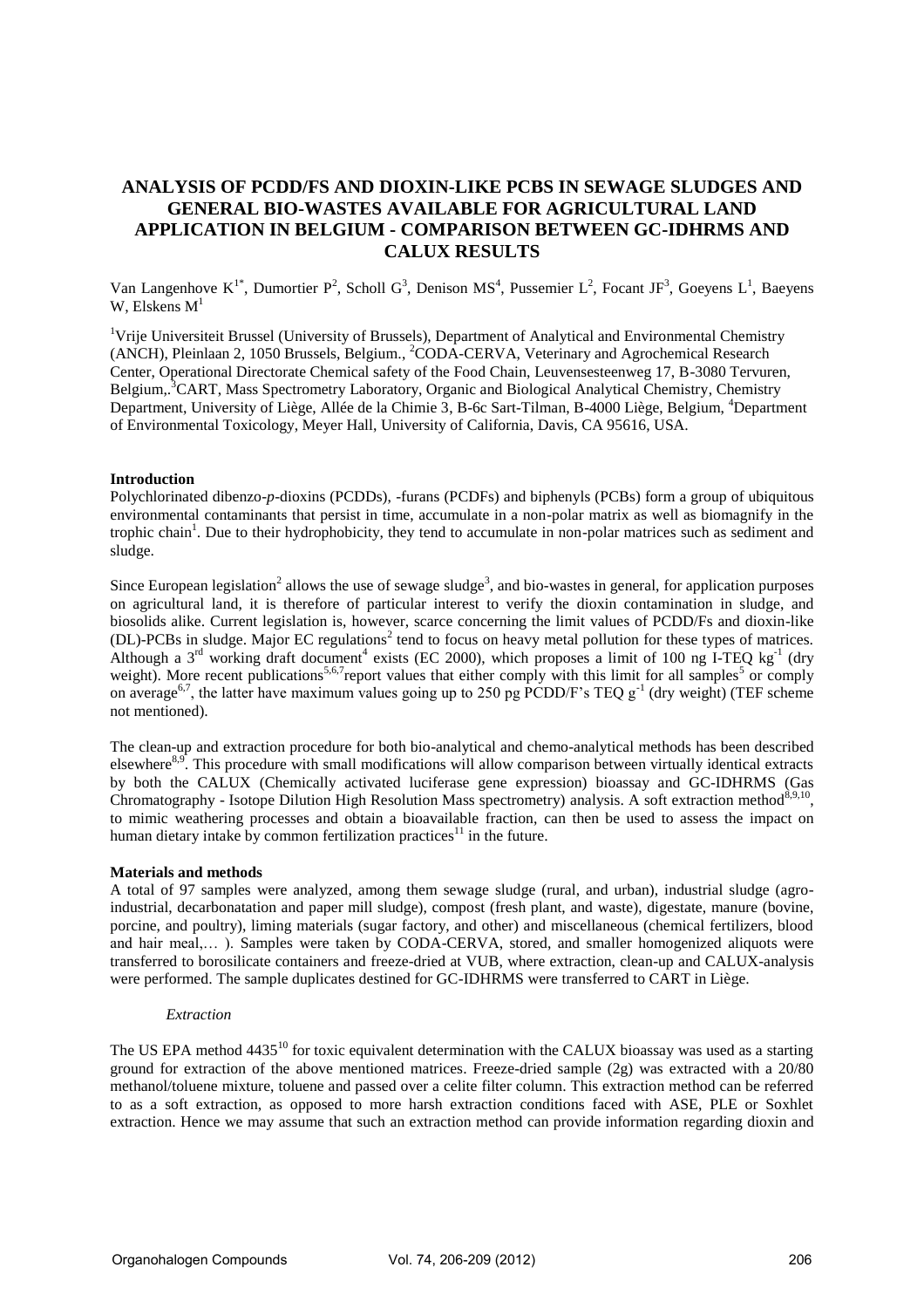dioxin-related compounds in a sample fraction to be considered bio-available under average weather(ing) conditions. Samples destined for GC-IDHRMS analysis were extracted in the same manner, pooling the solvent extract of multiple 2g portions depending on the matrix type. Each sample destined for GC-IDHRMS had been spiked with <sup>13</sup>C-labeled standards containing 7 PCDDs, 10 PCDFs, 12 DL-PCBs (4 non-ortho PCBs and 8 mono-ortho PCBs) for a total of 20µl distributed over the multiple portions needed per sample. Standards were provided by CART, Liège.

## *Purification and separation*

Extracts were evaporated and redissolved in 5mL n-hexane and completed with 2.5mL concentrated sulfuric acid<sup>8</sup> to break down any acid-labile compounds. The n-hexane layer was transferred to a three stage column series<sup>8</sup> along with three 2mL n-hexane rinses of the sample extract. Extract and rinses first passed through a sulfuric acid silica column followed by an activated copper column (20% HCl solution for activation). Target compounds were thereafter trapped in an X-CARB column<sup>8,9</sup> and differentially eluted in a dioxin-like PCB and dioxin/furan fraction. Dioxin and dioxin-like PCB extracts were redissolved in 4mL of n-hexane and stored awaiting CALUX analysis. Purified extracts for GC-IDHRMS were transferred to 1.1mL tapered GC-vials and compounds were concentrated in 10µL of nonane (CART, Liège).

## *GC-IDHRMS and CALUX analysis*

Measurements on 7 PCDDs, 10 PCDFs, and 12 DL-PCBs were carried out in their respective fractions. PCDD/Fs and non-ortho PCBs were monitored for both native and labeled ions in SIM (selected ion monitoring) mode using an Autospec Ultima (Micromass, Manchester, UK) coupled to an Agilent 6890 Series (Palo Alto, CA, USA). Mono-ortho PCBs were monitored in the same way using a MAT95 XL (ThermoFinniganMAT, Bremen, Germany) in line with an Agilent 6890 series (Palo Alto, CA, USA). Additional GC and HRMS parameters, as well as  $QA/QC$  procedures are mentioned elsewhere<sup>12</sup>. Data were treated using Excel and/or the R statistical software with 2005 WHO-TEF values.

CALUX analyses were carried out using the new mouse hepatoma cell line<sup>13</sup> (H1L7.5c1). Cells were maintained in  $\alpha$ -MEM supplemented with 10% (v/v) FBS and seeded in 96-well plates. After 24-hour incubation and cells reaching a monolayer, extracts were dosed in triplicate along with a TCDD-standard curve. PCDD/F fractions were subjected to a 9-point serial dilution curve, whereas PCBs made up a 4-point dilution curve. Cells were again incubated over a 24-hour period after which lysis and measurement were performed using Luciferase assay substrate and a Glomax 96-well plate reader (both from Promega, The Netherlands). Data analysis was performed in Excel where statistical analysis and BEQ quantification<sup>14</sup> involved fitting the 4-parameter Hill equation or the newer slope ratio method<sup>14</sup> (Excel Solver add-in enabled). Briefly, this last method uses Box-Cox regression<sup>14</sup> to linearize part of the response curve; the equation's slope can then be used, much like the EC50, to generate a BEQ by taking the ratio of the TCDD slope over that of the sample.

# **Results and discussion**

BEQ determination<sup>14,15</sup> and sample compliance<sup>16</sup> has been a matter of debate, but our goal here is to strive in using the CALUX bioassay as a semi-quantitative method based on sample dilution curves and EC50 derivation thereof. As such we are able to provide precise BEQ50's and, when samples allow it, also provide a range of BEQs (BEQ20-BEQ80) reflecting the sample's deviation in terms of slope from the prototypical TCDD standard curve.

## *CALUX Data treatment*

Figure 1A shows a typical TCDD standard curve (Hill fit p-value of 1.000) and 2 samples (both dioxin fraction): one displaying a full dose relationship (Hill fit p-value of 0.581) and one corrected for the maximum attainable plateau (Hill fit p-value of 0.972 with Solver restraint on the m-parameter). Figure 1B and 1C represent the same data as figure 1A, but this time using the slope ratio method; TCDD-standard curve (Box-Cox regression p-value 0.923), sample 1 (BC regression p-value 0.999) and sample 2 (BC regression p-value of 0.997). BEQ results are 60 pg TCDD/g (sample 1) and 0.84 pg TCDD/g (sample 2).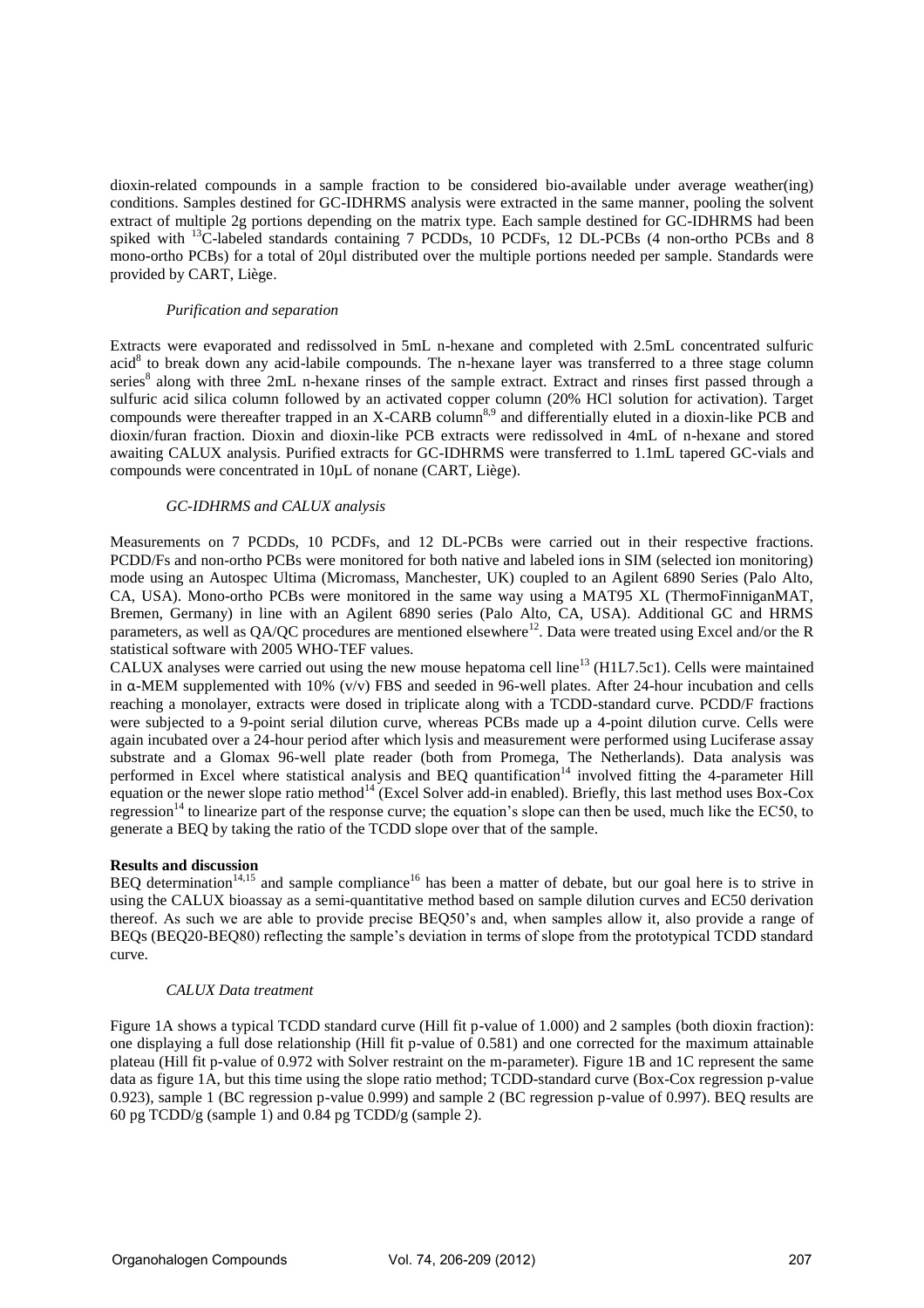

**Figure 1: Typical TCDD-standard curve (●), sample with full dose response (○) and sample not attaining an upper plateau (▼) using Hill regression (A). Same data portrayed using the slope ratio method for TCDD (●) and full dose sample (○) (B). Slope ratio for TCDD (●) and sample w/o upper plateau (▼) (C).** 

Comparing both techniques for the sample data set of dioxin fractions (n:97) and PCB fractions (n:83) provides us with Figure 2. Correlation is high for the dioxin fraction with an R² value of 0.9033, whereas the correlation is lower for the PCB fraction (R<sup>2</sup> of 0.6946). This becomes evident when looking at the x-axis scale where the range of contamination is  $\sim 0.250$  pg TCDD/g for the dioxin fraction and only  $\sim 0.6$  for the PCB fraction. It is indeed so that fitting a Hill equation or Box-Cox regression is more difficult with lower contamination and less points above threshold. The BC regression can provide a better alternative here but falls victim of the choice in dilution points (typical Hill fit dilution points are based/chosen on a serial dilution with fixed dilution factor whereas BC regression would benefit more from points close to each other in dilution when contamination is low).



**Figure 2: Correlation between EC50 ratio and slope ratio method for the dioxin fraction (left) and PCB fraction (right) for CALUX analysis.** 

While the high correlation coefficient for the dioxin fraction  $(R<sup>2</sup>$  of 0.9033) indicates a high degree of association between the estimates determined using either the Slope or EC50 ratio methods, PCB values are overestimated by the traditional Hill regression owing to the enforced restrictions of the m-parameter (upper plateau) as opposed to the slope fitted with the BC regression.

Figure 3 shows boxplot diagrams for all 6 categories using the two analysis methods. Total dioxin content is displayed (sum of PCDD/Fs and DL-PCBs) for GC-IDHRMS analysis (~0-12 pg TEQ/g) and CALUX (~0-220 pg TCDD-BEQ/g; Hill data). Outliers are primarily observed in the sludge category, most noticeably visible with CALUX results. Only 2 samples are above threshold limit (based on the EU working document; 3<sup>rd</sup> draft 2000) when analyzed by CALUX. GC-IDHRMS results are all compliant with this norm. Highest values are observed with the sludge, compost (both CALUX and GC-MS) and digestate (only CALUX) samples. The lime and other (chemical fertilizers) category gave very low, close to zero values, showing no potential for possible dioxin